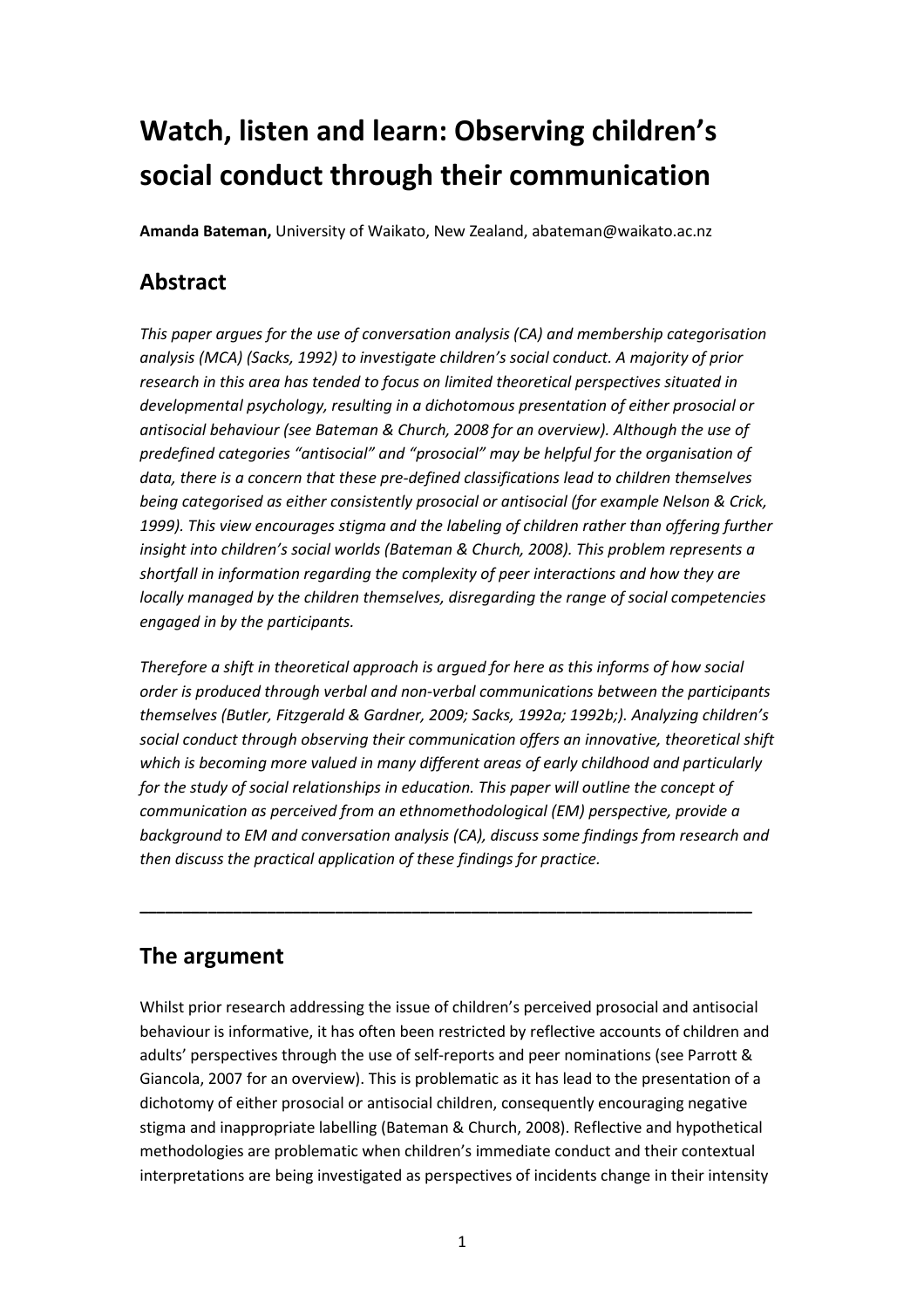and meaning through time, altering the immediate interpretation of an interaction. An approach to the study of children's conduct which informs research through categories which are meaningful to the observer rather than the observed can be restrictive as it influences the data by shaping it to fit the designed model rather than the data freely informing the researcher (Lepper, 2000; Psathas, 1995).

It is therefore argued here that a more authentic picture of the social relationships which children initiate, negotiate and maintain can be obtained through a method which privileges the collection and analysis of naturalistic data. This inductive approach can examine the internal cultural organisation which emerges from the interactions between children in their natural environment as they network together in dyads or groups. Detailed observations and subsequent data driven analysis are presented without the limitation of 'preconceived and pre-formulated identities, personality characteristics, or social "variables", "forces" or "factors" (Psathas, 1999, p. 141). Through applying an inductive approach to children's conduct through observing their verbal and non-verbal communications, the research can provide an informed account of what the children are actually doing when they socially interact.

### **An introduction to the methodology**

Ethnomethodology (EM) has emanated from the sociological work of Schutz, Goffman and Mead whose interests were in the reflexive analysis of everyday social interaction (Atewell, 1974; Hassard, 1990). Goffman's research interests became specifically focused on the syntactic organisation of human behaviour in everyday activities (Pomerantz & Fehr, 1997). This line of work was developed by Garfinkel who had a shared interest in how people interacted (Atewell, 1974) and founded the concept of EM (Pomerantz & Fehr, 1997). Garfinkel (1967) presents EM as a tool with which people's sense-making, interpretation and reaction towards others' interactions can be analyzed through actions-in-context.

Before discussing the usefulness of an ethnomethodological approach to the study of early childhood conduct, it is important to acknowledge the special issue of the Australian Journal of Communication (*Australian Journal of Communication: Ethnomethodological approaches to communication*, 2009) which provides a crucial contribution to the field of CA and MCA. In the special issue, the contributing authors provide a succinct and illuminating insight into the usefulness of EM, CA and MCA for the study of social order. In line with the authors of the special issue, the present paper perceives "communication" from an EM point of view where,

EM is not so much interested in the notion of communication as the transmission of messages, but rather…how people *interact* with others in society. That is, what people say and how they say it is understood in terms of the activities accomplished in and through *interaction*. (Butler et al., 2009, p. 2-3)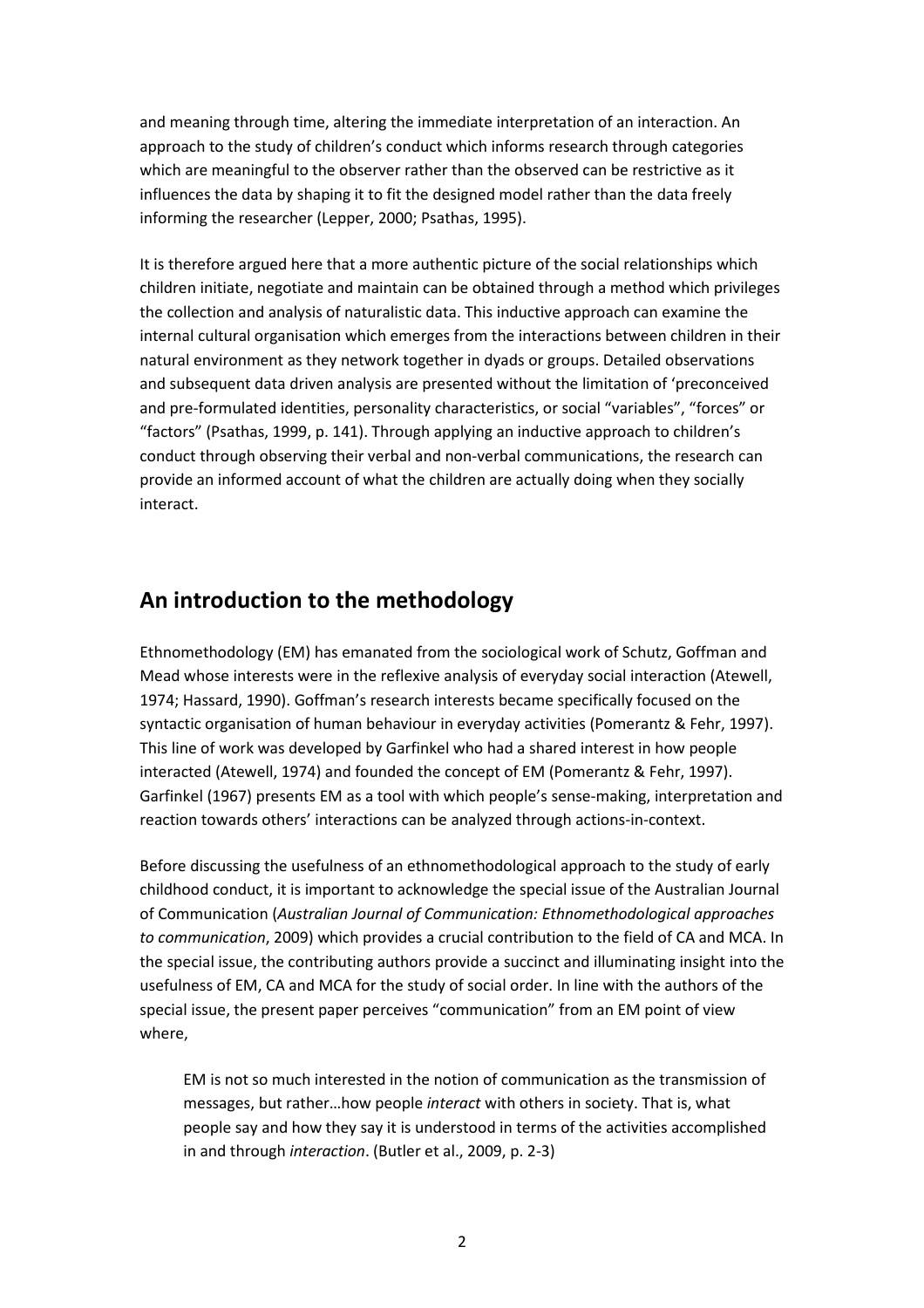This model of studying social order through communication not only affords a closer look at how people construct their social worlds but also involves the detailed analysis of what is assumed as normal daily interactions to the people being observed (Silverman, 2006). The inductive characteristic of EM avoids preconceptions which may influence analysis, yet it encourages the emergence of data which guides the researcher (Garfinkel, 1967). Therefore, through observing unique incidents of children's social interactions directly as they occur, the individual uses of these behaviours can be seen first-hand and in context through the emerging data. An ethnomethodological framework allows for the study of, "the orderliness of social life as experienced, constructed and used from within" (Pollner & Emerson, 2001, p. 119). An inductive approach to the analysis of children's social conduct offers a unique data driven insight which would otherwise be limited by predefined hypothesis (Benwell & Stokoe, 2006).

This more specific focus on the co-construction of social organisation through membership in EM research has been highlighted, "EM studies the world exclusively as a members' phenomenon. It is concerned with what members find there and what members do with what they find, with members' problems then, and members' solutions'" (Eglin, 2002, p. 819). With regard to the investigation of children's social conduct, Hester (1991) supports the use of an ethnomethodological framework in the analysis of deviance in schools and informs that, "The social facts of deviance, from an ethnomethodological point of view, are constituted through the use and operations of members' methods of practical reasoning" (p. 443). This suggests that, rather than simply labeling children's behaviour as "deviant" ethnomethodology offers a more detailed analysis of what the children are actively achieving through their interactions. This methodological approach is therefore appropriate for the analysis of children's social conduct as it offers a unique insight into how behaviour is used to co-construct social organisation and establish membership through everyday communications.

### **CA and MCA**

CA is "perhaps the most visible and influential form of ethnomethodological research" (Maynard & Clayman, 1991, p. 396). Harvey Sacks, Emanuel Schegloff and Gail Jefferson's development of CA and MCA affords the ability to finely analyze the details of talk-ininteraction which are evident in social organisation through the detailed transcription of audio and visual recordings (Butler, Fitzgerald & Gardner, 2009; Dowling, 2007). As CA has a wide range of elements in its framework, this paper does not aspire to provide a thorough review (see Hutchby & Woofitt, 1998; Schegloff, 2007b; Sidnell 2010 for introductions). Rather, the following discussion sets out to familiarise the reader with some key features of CA and MCA relevant to the study of children's social conduct.

CA encourages unmotivated looking when approaching the analysis of talk-in- interaction, where repetitive themes emerge from data through the iterative process of investigation. This aspect of data-driven analysis is imperative in the use of CA, where the risk of the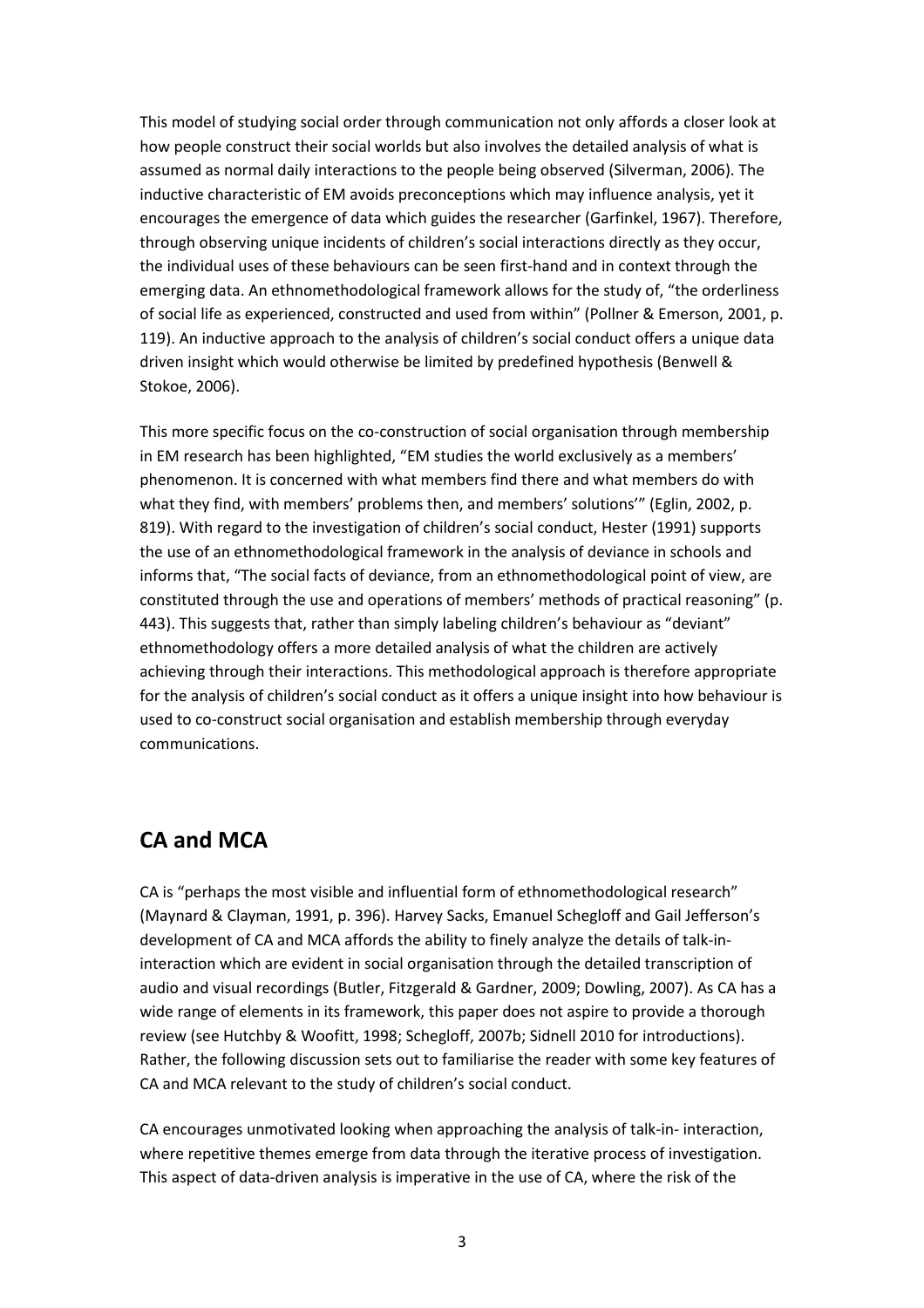researcher applying their own set of categories prior to the analysis is highlighted as unacceptable (Schegloff, 1996a). The concept of unmotivated looking has been challenged where it is argued that the analysis of data emanates from the researcher's motivation for investigation, therefore declaring the 'looking' motivated (see Psathas, 1990 for a discussion). In CA research, the topic under investigation must serve as the motivational aspect of the research process. The subsequent data analysis should then be approached with an open mind where no pre-theorised categories are used, therefore allowing the data to guide the emerging themes found within (ten Have, 2000). This perspective allows the data to inform the researcher, and in doing so provides an essential insight into the phenomena which motivated the investigation. Therefore, in relation to the study of social conduct in early childhood, CA offers an unrestricted insight into how social conduct is implemented by the members in everyday social situations.

CA is effective for researching the daily organisation of social interactions as it allows the researcher to, "take singular sequences of conversation . . . and examine them in such a way as to find rules, procedures, inferences, and category devices that have been used to generate orderly features" (Owenby, 2005, p. 57). Everyday interactions are established through the order of turn taking, an element of which is identified as an adjacency pair whereby a first pair part (FPP) utterance from one person initiates an interaction from another person in the form of second pair part (SPP) utterance (Sacks, Schegloff & Jefferson, 1974). This "mutual orientation between speaker and hearer is the most basic social alignment implicated in spoken interaction" (Goodwin & Heritage, 1990, p. 292). Through their sequential turns at talk the members make demonstrably relevant issues which are perceived as important to them through their verbal orientation. In doing so, researchers gain access to how these turns at talk work to establish the wider co-construction of social conduct.

The concept of turn taking in the construction of social interaction is foundational in the field of conversation analysis (see Sacks et al., 1974). It is evident that in the activity of conversational turn taking membership categories are produced, and contextual social identities are constructed (Psathas, 1999). The use of MCA as a research method allows an adult observer access to the everyday interactions which form the social organisation in children's worlds as they make reference to certain membership categories and not others. The speakers actively display their intentions through both their verbal and non-verbal communication to other members of their community, including the researcher, therefore allowing insight into their social lives which would otherwise not be accessible. The use of MCA offers benefits for research with young children as direct observations of children's social construction through their orientation to categories is offered (Butler, 2008). Through using MCA the children's physical and linguistic perceptions of events are directly recorded therefore providing an essential insight into their understanding of daily interactions in situ (Hester & Francis, 1997). The immediate use of resources which are applied to everyday social organisations can in turn offer further understanding of the social activities which constitute relations in children's unique cultures.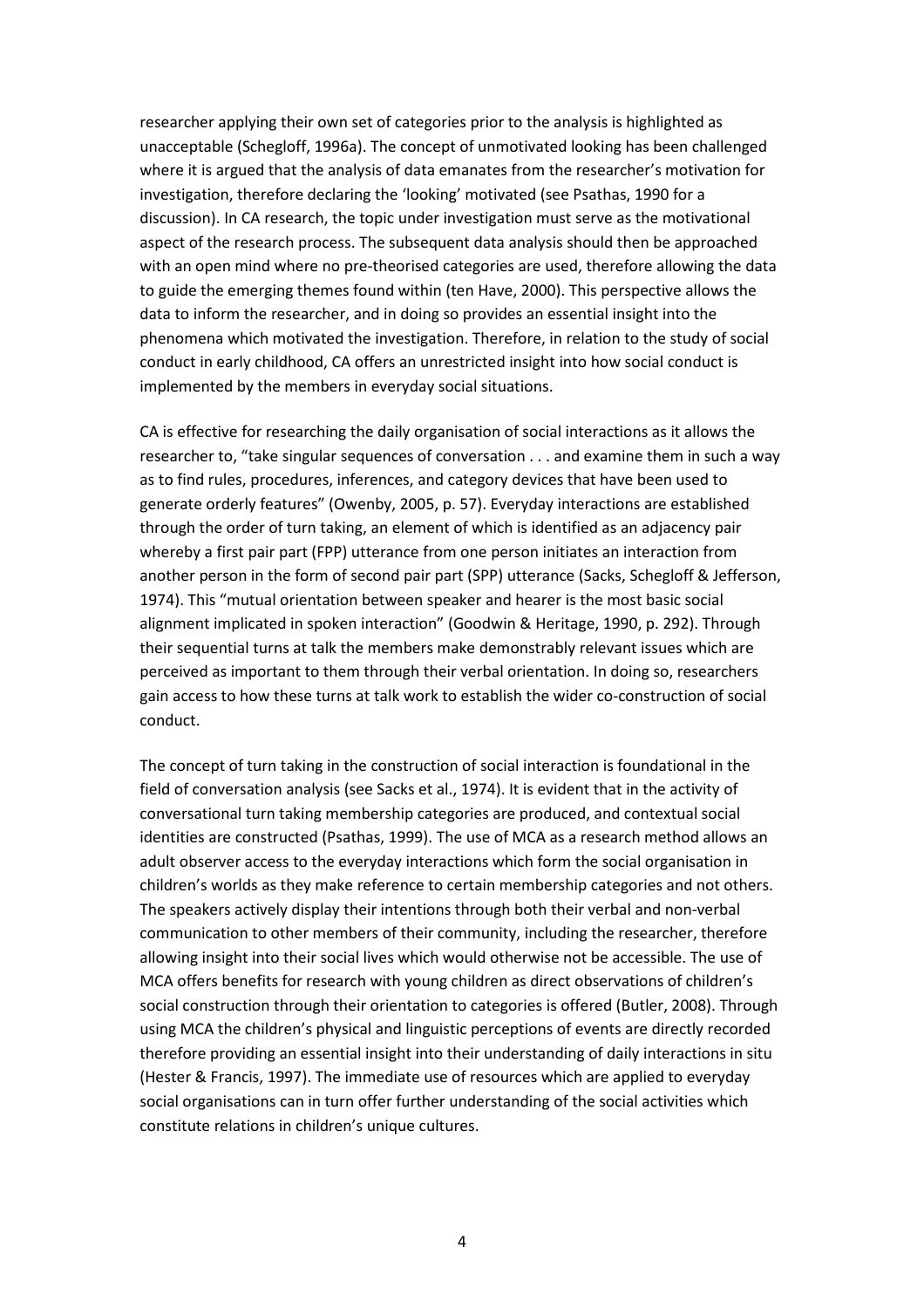In order to investigate the use of membership categories in social organisation it has been suggested that the analyst is a member of the society in which the talk was made and therefore is aware of the rules for interaction which are applied in the shared society. This cultural familiarity was a concept used by Sacks to defend his analysis in his early work (Anataki & Widdicombe, 1998). However, Schegloff (1991) addressed this issue by emphasising the importance of how the hearer translates the talk, by analyzing the categories that people orient and make relevant to. This clarifies that the identity and categorisation is made relevant by the participants rather than the analysts; if an observation is made of "something culturally familiar in the data' you should 'be obliged to say how it is there for the participants" (Schegloff, 1991, p. 10). This perspective is important for the use of CA and MCA in research investigating children's conduct where the adult observer is recognisable as not belonging to the immediate culture of being a child. The participant's orientation to categories in social contexts highlights what is perceived as important to them, and this is subsequently observable to the researcher.

Through reference to membership categories in these turns at talk, aggressive or affiliative behaviour is used as children align themselves verbally and through embodied action (Goodwin, 2006). It is this mutual understanding of the unspoken rules and social structure which sequential interactions are built on and from which social organisation emanates (Schegloff, 2007a). Literature regarding the social reinforcement of negative stigma through MCA indicates that society's application of membership categorisation devises organise people depending on their category bound activities; if a person belonging to a category deviates the norm in some way they become noticeably different and are 'marked out' (Hester, 1998, p. 139). The exclusion of specific children is therefore noticeable as a coconstruction of social order and is achieved through reciprocal interactions between members of a group (Goodwin, 2006).

As acknowledged earlier, children's social interactions have often been analysed through the use of an outsider's perspective of events using psychological theory whereas CA and MCA investigate social worlds from an insider's perspective through analyzing aspects of interactions which the members themselves orient to through their verbal and non-verbal communications (Sacks, 1992a; 1992b). Approaching the study of children's conduct through analysing these communications offers insight into the everyday activities children are engaged in from within. This is particularly useful as it affords, "the perspective from within the sequential environment in which the social action was performed" (Seedhouse, 2005a, p. 252). By employing CA and MCA to investigate children's social worlds, an important insight into the aspects of interactions which the children themselves find important is afforded. Research using CA and MCA to investigate children's social worlds demonstrate how productive this perspective is in establishing a true representation of the interactions which form children's everyday lives (for example: Butler, 2008; Butler & Weatherall, 2006; Church, 2009; Cobb, Danby & Farrell, 2006; Cromdal, 2001; 2009; Danby & Baker, 2000; Goodwin, 2006; Hutchby, 2005; Maynard, 1985).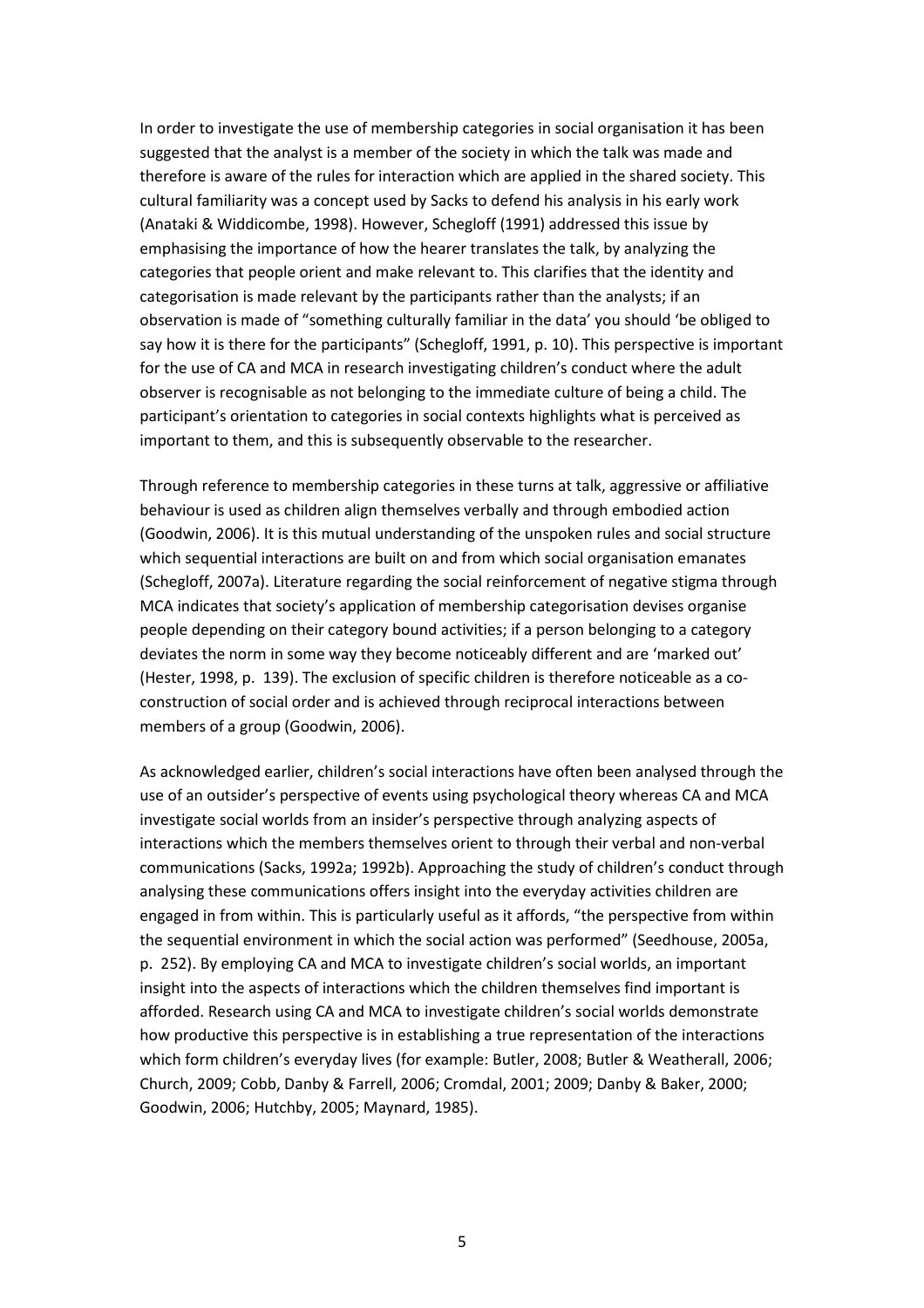### **Lessons from research**

The micro-analysis of CA and MCA provides an insight into the context relevant interactions children engage in with each-other to fulfil their personal and social goals as well as enabling researchers to further understand the verbal and non-verbal strategies the children use in gaining their goals through their physical alignment and talk-in-interaction (Gardner & Forrester, 2010; Goodwin, 1998). The following is an example of an interaction lasting fiftyfive seconds and is adapted from the authors PhD research. Although this may seem like a very limited amount of time, the complexity of social order is evident through the communications of the participants during this time. The example illustrates how four-yearold children demonstrate their co-construction of social organisation through their verbal and non-verbal communication in their early childhood playground. Please see appendix for transcription conventions.

#### *A glimpse at children's co-construction of social organisation*

This observation begins with Tina and Katie who are standing together in the playground as they briefly discuss their snacks. Tina and Katie make their affiliation to each other evident through their verbal and no-verbal communications.



- 11 Katie: hhh?
- 12 Katie: Twhat are they.
- 13 Tina: ↓berries?
- 14 (15.3)

However, the dynamics of this affiliation change when Katie's friend Mel enters the playground. Katie runs towards Mel whilst shouting her name with arms outstretched, leaving Tina to follow.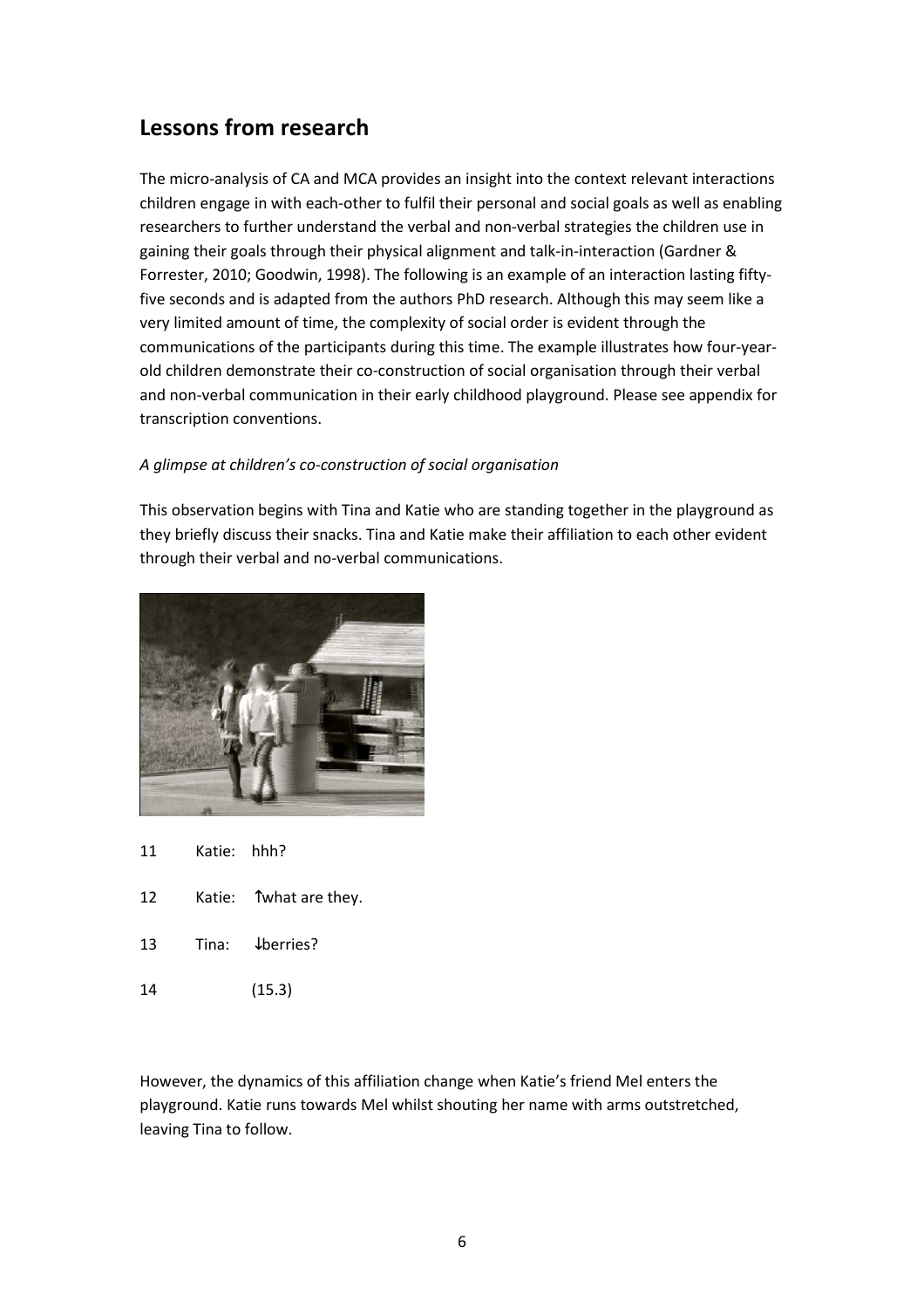

15 Katie: **Mel** ((*Katie starts running across the playground towards Mel. Tina* 

- 16 *runs with her*))
- 17 Mel: Katie.

When Tina reaches Katie and Mel she puts one hand on Mel's shoulder and leans in to speak to her. Katie reacts to this immediately as she takes her hand off Mel to speak to Tina, emphasising the word 'no' as she looks at Tina. Tina shows her understanding of her exclusion as she lifts her hand off Mel and utters the expression, 'mmhm'.



| 18 |             | (Katie and Mel hug each-other. Mel lifts Katie slightly off the                       |
|----|-------------|---------------------------------------------------------------------------------------|
| 19 |             | floor and then puts her down. Tina moves close to Mel, puts her                       |
| 20 |             | hand on Mel's shoulder, leans in and speaks to her))                                  |
| 21 | Tina: $( )$ |                                                                                       |
| 22 | Katie:      | no. ((lets go of Mel and turns to speak to Tina))                                     |
| 23 | Tina:       | $\sqrt{\ }$ mmhm $\uparrow$ (liffs her hand off Mel and lifts her heels off the floor |
| 24 |             | and back down as she backs away from Mel))                                            |
| 25 | Mel:        | ((looks at Katie and then back to Tina))                                              |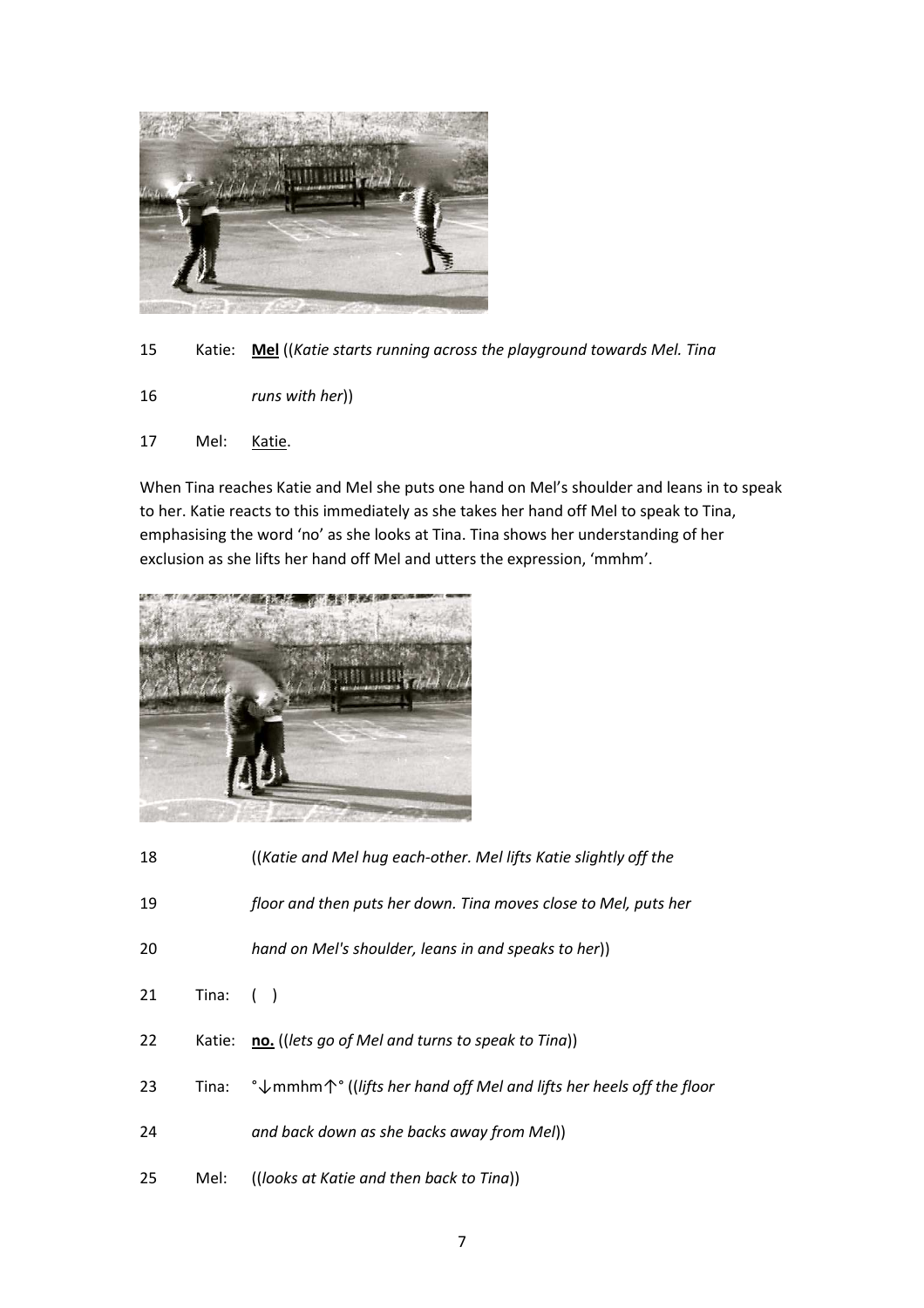Once Katie has excluded Tina she bends down to fasten her buckle. Whilst Katie is bent down Mel turns to Tina and begins a conversation with her, using the MP3 player Tina is wearing as a tool with which to access an affiliation with Tina. Tina replies and so Mel and Tina are now in an affiliated interaction together.



26 Katie: ((*bends down to tighten her shoe laces*))

27 Mel: have you got that thing. ((looks at the MP3 player around Tina's neck))

28 Tina: °yeah (0.6) it's there°

The affiliation between Tina and Mel is observably considered illegal by Katie who makes this demonstrable when she stands up.



- 29 Katie: ((*stands upright and turns to face Tina*))
- 30 Katie: ↑don't ↓pla:y with us ((*creaky voice*))
- 31 Tina: °↓why↓°
- 32 Katie: ↑co:::↓z i=said so ((*creaky voice*))

Tina's exclusion is made even more explicit by Katie in her following action as she physically pulls Mel into the playground with her. However, as Tina has not yet been excluded by Mel she grabs hold of Mel's hand and runs along with them into the playground.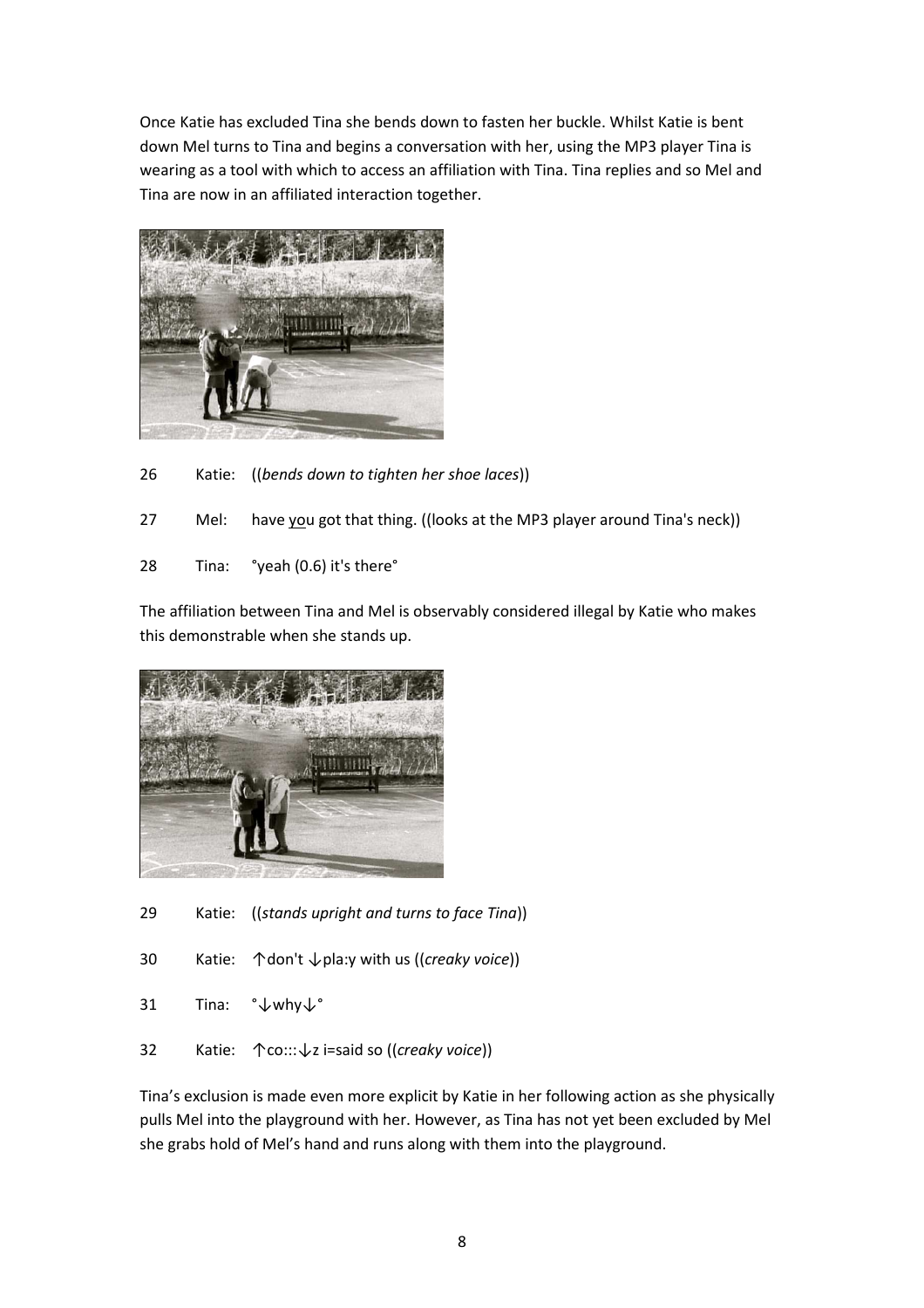

32 Katie: ((*holds Mel's hand and runs, pulling* 

| 33 |      | her across the playground))                                       |
|----|------|-------------------------------------------------------------------|
| 34 | Mel: | a:r:g:h                                                           |
| 35 |      | ((Tina grabs on to the sleeve of Mel's jumper and runs along with |
| 36 |      | them, smiling. Katie looks at Tina, stops running and lets go of  |
| 37 |      | Mel's hand. Mel and Tina stop running))                           |

Once Katie notices that Tina is still with them she stops, and excludes Tina once again. Katie subsequently walks over to Mel and holds her hand. The girls then stand and look at each other for three point six seconds before Katie pulls Mel off to another part of the playground.



38 Katie: i don't wa:nt tina to pl:a::y. ((*walks between Mel and Tina, grabs Mel's* 

- 39 *hand and pulls her away from Tina*))
- 40 ((*The girls stand and look at each-other*)) (3.6)

This time Tina does not follow; Tina now stands by herself for four seconds and then runs over to where Mel and Katie are.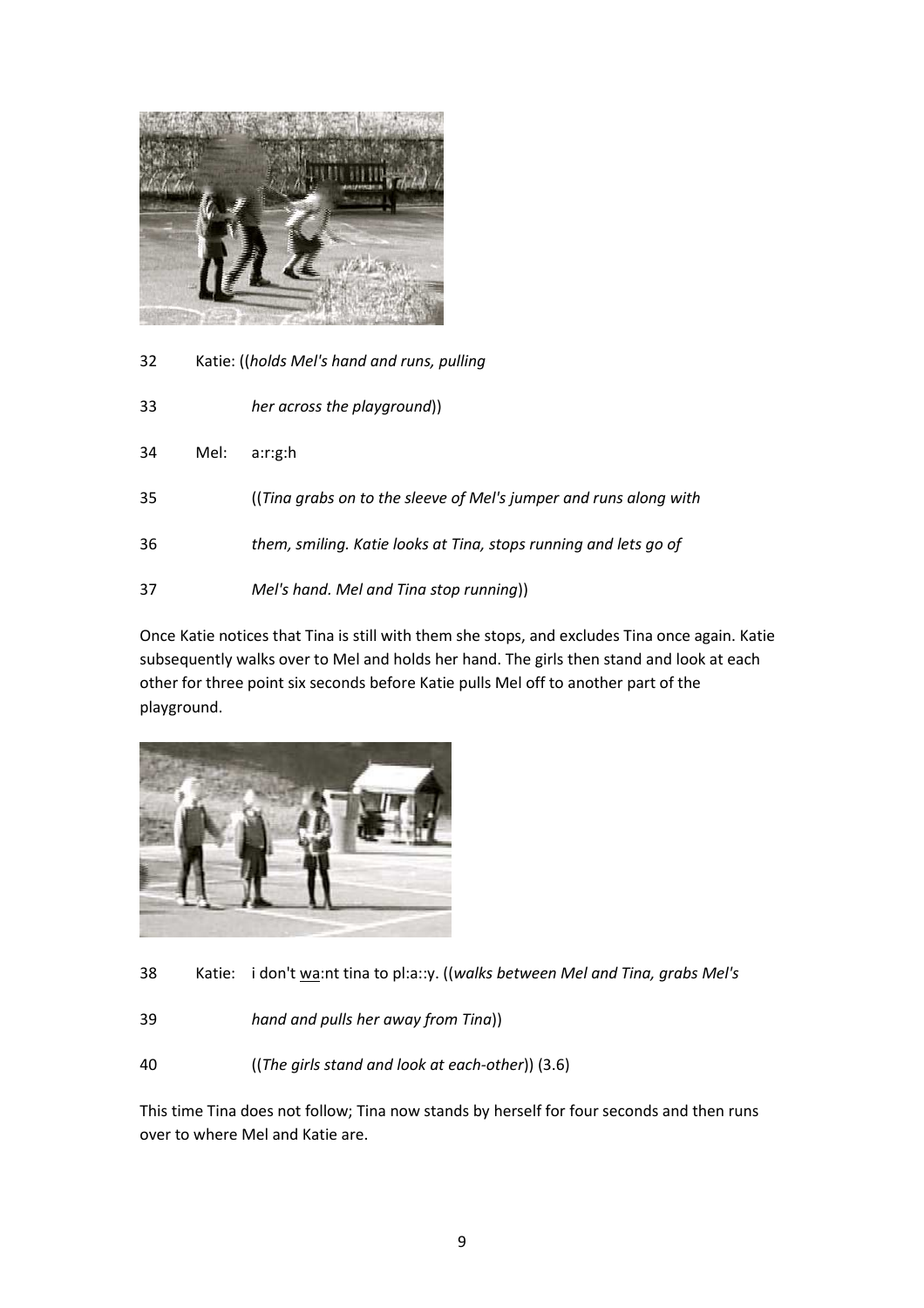

- 41 Katie: come on ( )
- 42 ((*Katie runs, pulling Mel with her. Tina stands on her own for 4*
- 43 *seconds and then runs in the direction of Mel and Katie.))*

Once Tina reaches Katie and Mel she starts a conversation with Mel, who has not yet initiated an exclusion of her. Tina initiates affiliation with Mel by using her coat as a conversational tool (Sacks, 1992). Tina does this by making reference to the fact that herself and Mel do not have coats on, whereas Katie does. This observation makes an affiliation between Tina and Mel as they both belong to the category of people who are not wearing coats. Therefore Tina is now the one being excluded, as she is the only member present who is wearing a coat.



- 43 *Tina reaches*
- 44 *Mel and Katie*))
- 45 Tina: you haven't got one of them have you?
- 46 (6.3)
- 47 ((*Mel starts walking toward the climbing frame. Tina follows with Katie*
- 48 *behind her*)) (4.7)
- 49 Tina: i ( ) we don't need our coats look (0.6) we don't need our coats on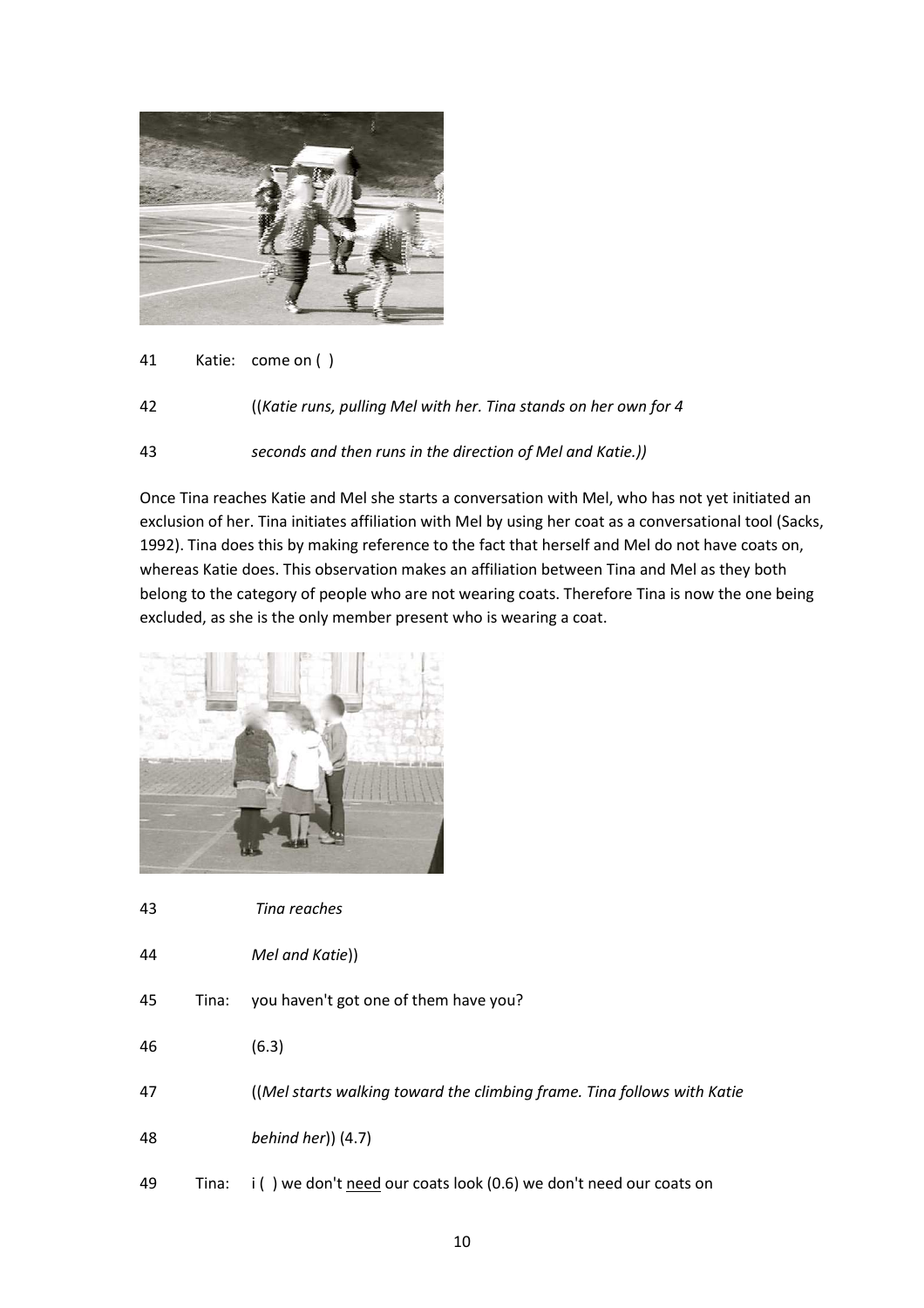#### 50 it's not that cold?

- 51 ((*Katie has a coat on, Mel and Tina do not*))
- 52 Mel: i was freezing this morning but now it's gone warm.

Finally, at the end of the fifty-five seconds, the girls all hold hands and walk into the playground together.



| 53 | (Mel walks back into the playground. Katie runs to catch up with Mel |
|----|----------------------------------------------------------------------|
| 54 | and holds her hand. Tina falls behind slightly but runs to catch     |
| 55 | up with Mel and Katie. Tina puts her hand out and Mel holds it. The  |
| 56 | girls continue into the playground together))                        |

### **Implications for practice and further research**

This detailed analysis of a brief everyday interaction demonstrates that observing children's communications offers an important insight into their social conduct. Within research studies taking this perspective, children's social competence has been observed in their natural settings where observations of verbal and non-verbal communication demonstrate how conduct is established. In observations of children's interactional competences it is observed that children use their language to co-construct social organisation and cultures (Bateman, 2010; Butler, 2008; Butler & Weatherall, 2006; Goodwin, 1990; Goodwin & Goodwin, 1987; Kitzinger, 2007). Through this approach an insight into the production of interactions which the children value and count as meaningful in their everyday lives can be discovered.

This holds meaningful implications for practice whereby early childhood teachers gain a deeper understanding of children's competencies in the complex organisation of social order. It subsequently becomes apparent that labelling children is inappropriate and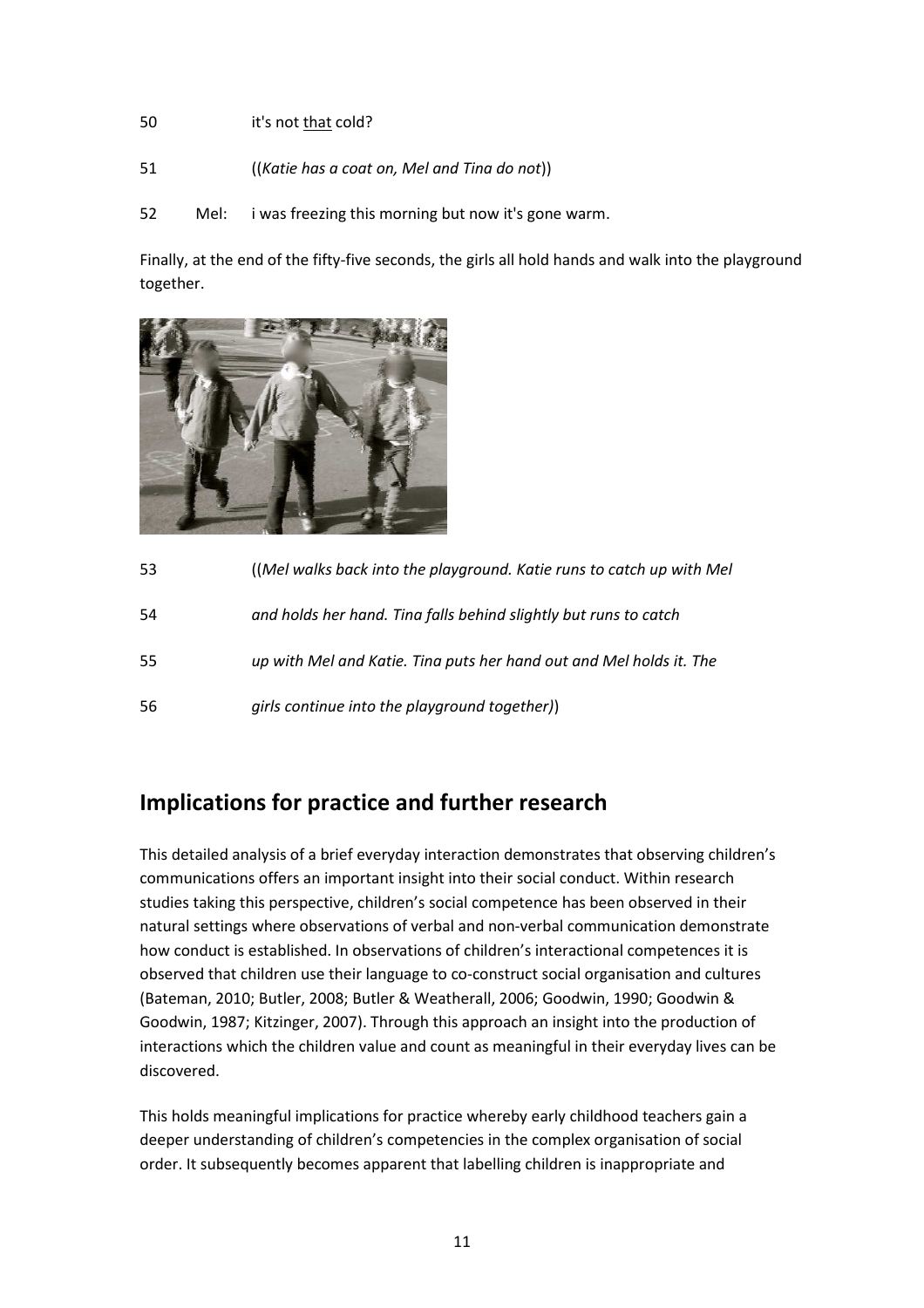insufficient as it leads to a distorted self-image for the child where they are only recognisable by one aspect of their multifaceted personality. The findings also reveal the importance of affiliations in children's worlds and the consequences associated with the threat of losing such a strong affiliation, as was observable when Tina encroached upon the close dyadic affiliation between Katie and Mel. Understanding the reason behind such exclusion sheds light on these situations which are often difficult for teachers to address.

This leads to a revisit of the debate of the role of the early childhood teacher with regard to intervention and the question 'should early childhood teachers intervene in children's disputes or not?' As we see from the excerpt, although Tina was excluded on two occasions she learnt how to become affiliated or 'make friends' with the girls through the process. So surely this would indicate that we should not intervene, otherwise how do children learn to cope with such conflicting everyday situations? However, what about when children choose to exclude? If we are to take a philosophical stance against intervention, then who is teach children about democracy and equal rights of contribution for all?

### **Conclusion**

Whereas other methods make available a review of a situation through children's and researcher's interpretation of events, the analysis of the use of everyday verbal and nonverbal interactions offers an insight into how social networks are co-constructed through direct observations of talk-in-interaction (Goodwin, 1990). An argument for the use of CA and MCA has been offered here for the study of children's conduct as the sequential turn taking and orientation to membership categories provide a unique insight into how children produce their own social worlds. Direct observations of children's interpretations of social interactions can be analyzed using CA to investigate the sequential nature of how and why children use specific behaviours through establishing what is happening directly between the children. The use of MCA offers further benefits as observations of how children use group membership in social construction can be revealed through their orientation to actions with peers, and how they interpret the actions of others in order to co-construct their social order.

The rigorous nature of CA and MCA is particularly useful for an investigation into young children's social conduct as "understanding analytically what action is (or actions are) being done by some unit of talk is not accessible to casual inspection and labelling; it requires examination of actual specimens of naturally occurring talk in interaction" (Schegloff et al. 2002, p. 5). Through employing the method of MCA and CA, aspects of children's social worlds which they themselves perceive as relevant can be observed and made accessible for analysis through their everyday activities. CA and MCA equip researchers with a tool for the investigation of the sequential orderliness of children's social activities through their talk-ininteraction. This provides researchers of childhood disciplines access to their unique culture which would otherwise be inaccessible. Through the investigation into the sequential turn taking in children's social interactions important findings can be revealed as talk-in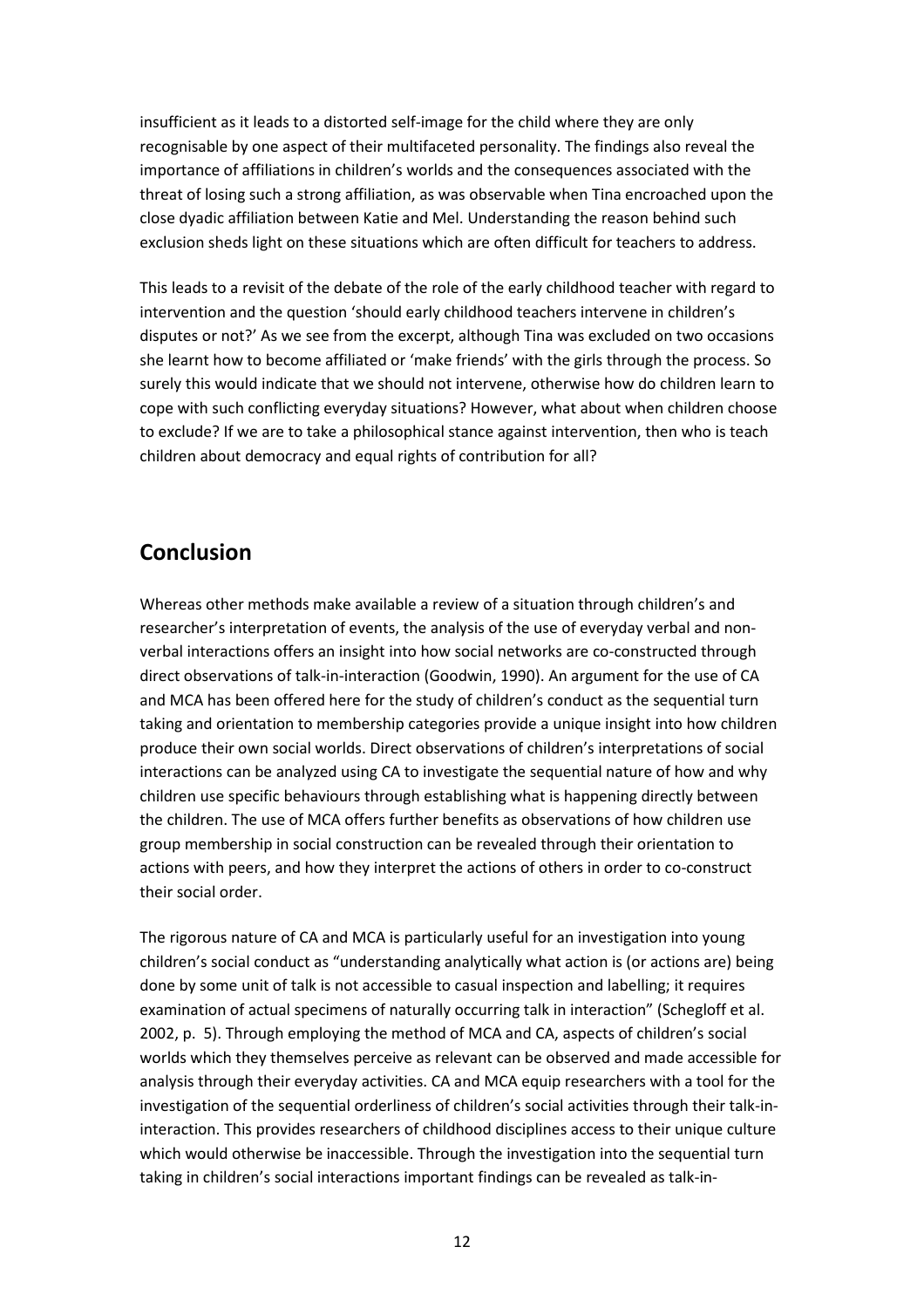interaction alignment is oriented to and built upon in children's cultures. This methodology is therefore particularly relevant for an investigation into children's social conduct as the various types of actions which are evident can be revealed. The perspective of children having limited types of behaviours is then challenged and a more informative picture of the complexities involved in children's interactions can be afforded.

#### **References**

- Anataki, C. & Widdicombe, S. (1998). Identity as an achievement and as a tool. In C. Anataki & S. Widdicombe (Eds.) *Identities in talk* (pp. 1-14)*.* London: Sage.
- Atewell, P. (1974). Ethnomethodology since Garfinkel. *Theory and Society*, *1*(2), 179 210.
- Bateman, A. (2010). *Children's co-construction of context: Prosocial and antisocial revisited* (Unpublished PhD thesis). University of Wales Swansea, Swansea, Wales.
- Bateman, A. & Church, A. (2008). Prosocial behavior in preschool: The state of play. *Educational and Child Psychology*, *25*(2), 19 – 28.
- Benwell, B. & Stokoe, E. (2006). *Discourse and identity*. Edinburgh: Edinburgh University Press.
- Birdwhistell, R. L. (1970). *Kinesics and context; Essays on body-motion communication*. London: Penguin Press.
- Butler, C. W. (2008). *Talk and social interaction in the playground*. Hampshire: Ashgate.
- Butler, C. W., Fitzgerald, R., & Gardner, R. (2009). Branching out: Ethnomethodological approaches to communication. *Australian Journal of Communication*, *36*(3), 1-14.
- Butler, C. W. & Weatherall, A. (2006). "No We're Not Playing Families": Membership categorization in children's play. *Research on Language and Social Interaction*, *39*(4), 441-470.
- Church, A. (2009). *Preference organisation and peer disputes: How young children resolve conflict*. Aldershot: Ashgate.
- Cobb, C., Danby, S., & Farrell, A. (2006). Young children enacting governance: Child's play? *Australian Association for Research in Education*, *28*, November -1 December.
- Corsaro, W. A. (1979). 'We're Friends Right?': children's use of access rituals in a nursery school. *Language in Society*, *8*(3), 315-336.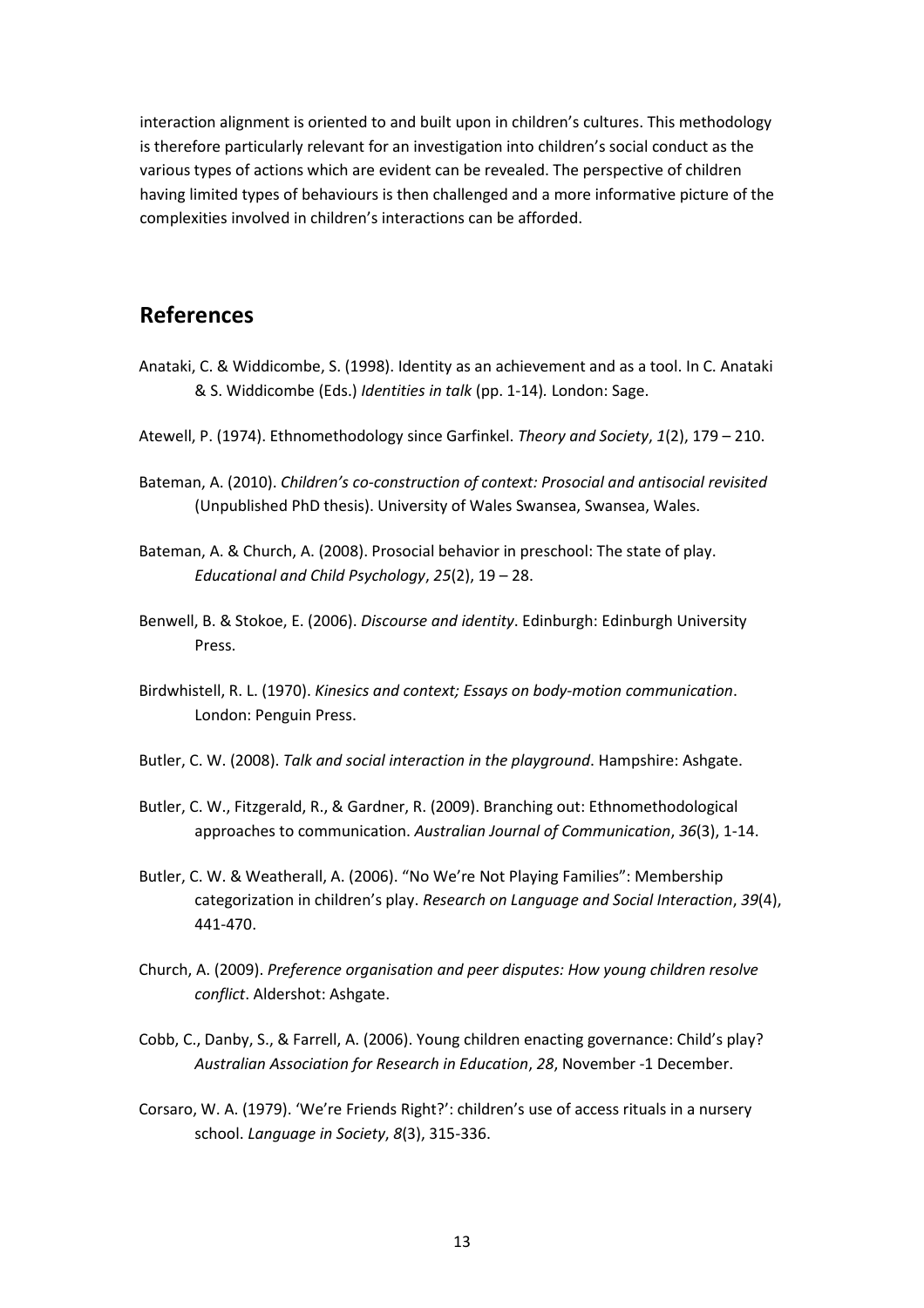- Cromdal, J. (2001). *Can I be with?* : Negotiating play entry in a bilingual school. *Journal of Pragmatics*, *33*, 515-543.
- Danby, S. & Baker, C. D. (2000). Unravelling the fabric of social order in block area. In S. Hester & D. Francis (Eds.), *Local educational order: Ethnomethodological studies of knowledge in action* (pp. 91-140)*.* Amsterdam: John Benjamin.
- Dowling, M. (2007). Ethnomethodology: Time for a revisit? A discussion paper, *International Journal of Nursing Studies*, *44*, 826–833.
- Eglin, P. (2002). Member's gendering work: 'women', 'feminists' and membership categorization analysis. *Discourse & Society*, *13*(6), 819 – 825.
- Evaldsson, A. (2005). Staging Insults and mobilizing categorizations in a multiethnic peer group. *Discourse Society*, *16*, 763-786.
- Gardner, R., Fitzgerald, R. & Mushin, I. (2009). The underlying orderliness in turn-taking; Examples from Australian talk. *Australian Journal of Communication*, *36*(3), 65—90.
- Gardner, H. & Forrester, M. (2010). *Analysing interactions in childhood: Insights from conversation analysi*s. Chichester: John Wiley.
- Garfinkel, H. (1967). *Studies in ethnomethodology.* Oxford: Prentice-Hall.
- Goodwin, C (1981). *Conversational organisation: Interaction between speakers and hearers*. New York: Academic Press.
- Goodwin M. H. (1990). *He-Said-She-Said: Talk as social organisation among black children*. Bloomington, IN: Indiana University Press.
- Goodwin, M. H. (1998). Games of stance: Conflict and footing in hopscotch. In S. Hoyle & C. Temple Adger (Eds.) *Kids' talk: Strategic language use in later childhood* (pp. 23-46). New York: Oxford University Press.
- Goodwin, C. (2000). Action and Embodiment within situated human interaction. *Journal of Pragmatics*, *32*, 1489-1522.
- Goodwin, M. H. (2002). Building power asymmetries in girls' interaction. *Discourse Society*, *13*, 715-730.
- Goodwin, M. H. (2006). *The hidden life of girls: Games of stance, status and exclusion*  (Blackwell Studies in Discourse & Culture). London: Wiley Blackwell.
- Goodwin, M. H., & Goodwin, C. (1987). Children's Arguing. In S. U. Philips, S. Steele & C. Tanz (Eds.) *Language, gender & sex in comparative perspective* (pp. 200-248). Cambridge: Cambridge University Press.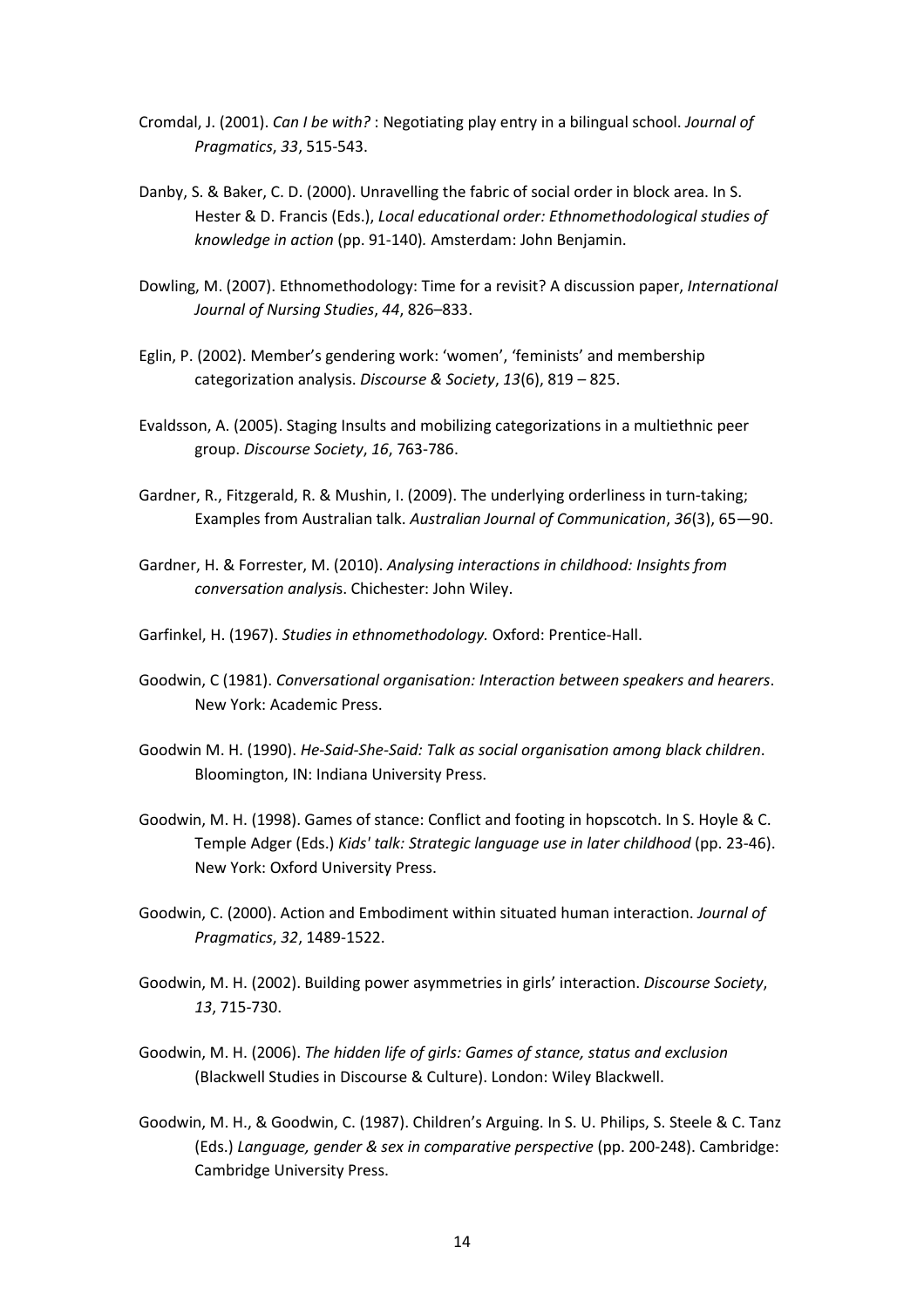- Goodwin, C. & Goodwin, M. H. (1992). Assessments and the construction of context. In A. Duranti & C. Goodwin (Eds.) *Rethinking Context: Language as an interactive phenomenon* (pp. 147-190). Cambridge: Cambridge University Press.
- Goodwin, C. & Heritage, J. (1990). Conversation analysis. *Annual Review of Anthropology*, *19*, 283-307.
- Hassard, J. (1990). Ethnomethodology and organisational research: an introduction. In J. Hassard & D. Pym (Eds.), *The Theory and Philosophy of Organisations: Critical Issues and New Perspectives* (pp. 97-108). Oxon: Routledge.
- Hester, S. (1991). The social facts of deviance in school: A study of mundane reason. *The British Journal of Sociology*, *42*(3), 443-463.
- Hester, S. (1998). Describing 'deviance' in school: Recognizably educational psychological problems. In C. Antaki & S. Widdicombe (Eds.) *Identities in Talk* (pp. 133-150). London: Sage.
- Hester, S. & Francis, D. (1997). Reality analysis in a classroom storytelling. *The British Journal of Sociology*, *48*(1), 95-112.
- Hutchby, I. (2005). Children's talk and social competence. *Children & Society*, *19*, 66–73.
- Hutchby, I. & Woofit, R. (1998). *Conversation analysis: Principles, practices and applications.* Cambridge: Blackwell.
- Kitzinger, C. (2007). Is 'woman' always relevantly gendered? *Gender & Language*, *1*(1), 39- 48.
- Lepper, G. (2000). *Categories in text and talk*. London: Sage.
- Maynard, D. W. (1985) How children start arguments. *Language in Society*,*14*(1), 1-29
- Maynard, D. W. & Clayman, S. E. (1991). The diversity of ethnomethodology. *Annual Review of Sociology*, *17*, 385-418.
- Nelson, D. & Crick, N. R, (1999). Rose-coloured glasses: Examining the social information processing of prosocial young adolescents. *Journal of Early Adolescents*, *19*, 17-38.
- Owenby, M. D. (2005). *Linguistic diversity: A qualitative analysis of foreign language teachers' category assembly*, Published PhD dissertation.
- Parrott, D. J. & Giancola, P. R. (2007.) Addressing "The criterion Problem" in the assessment of aggressive behaviour: Development of a new taxonomic system. *Aggression & Violent Behavior*, 12(3), 280–299.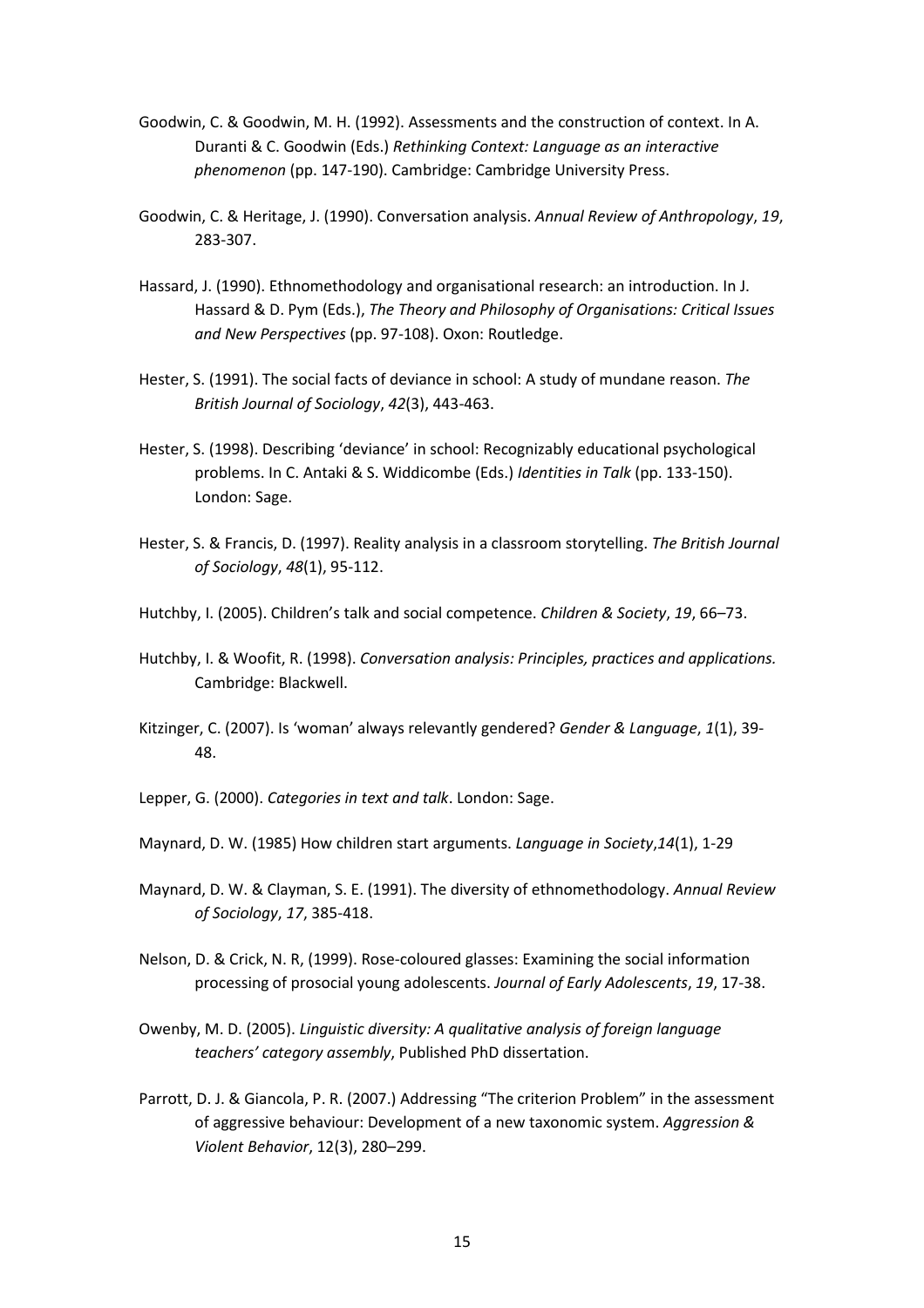- Pollner, M. & Emerson, R. (2001). Ethnomethodology and ethnography. In P. Atkinson, A. Coffey, S. Delamont, J. Lofland & L. Lofland (Eds.) *Handbook of ethnography* (pp. 118-135). London: Sage.
- Pomerantz, A. & Fehr, B. J. (1997). Conversation analysis: An approach to the study of social action as sense making practices. In Teun A. van Dijk (Ed.) *Discourse as social interaction* (pp. 64-91). London: Sage.
- Psathas, G. (1990). *Interactional competence*. Washington D.C.: University Press of America.
- Psathas, G. (1995). *Conversation analysis: The study of talk-in-interaction* (Qualitative Research Methods Series 35). London: Sage.
- Psathas, G. (1999). Studying the organisation in action: Membership categorization and interaction analysis, *Human Studies*, *22*, 139–162.
- Sacks, H. (1992a). *Lectures on conversation (Vol. I).* Oxford: Blackwell.
- Sacks, H. (1992b). *Lectures on conversation (Vol. II).* Oxford: Blackwell.
- Sacks, H., Schegloff, E. A & Jefferson, G. (1974). A simplest systematics for the organisation of turn-taking for conversation, *Language*, *50*, 696 – 735.
- Schegloff, E. A. (1968). Sequencing in conversational openings, *American Anthropologist*, *New Series, 70*(6), 1075-1095.
- Schegloff, E. A. (1991). Reflections on talk and social structure. In D. Boden & D. H. Zimmerman (Eds.) *Talk and social structure: Studies in ethnomethodology and conversation analysis* (pp. 44-70) Cambridge, Polity Press.
- Schegloff, E. A (1996a) Confirming allusions: Toward an empirical account of action, *The American Journal of Sociology*, *102*(1), 161-216.
- Schegloff, E. A., Koshik, I., Jacoby, S. & Olsher, D. (2002). Conversation analysis and applied linguistics, *Annual Review of Applied Linguistics*, *22*, 3 – 31.
- Schegloff, E. A. (2007a) .*Sequence organisation in interaction: A primer in conversational analysis* (Vol. 1), Cambridge: Cambridge University Press.
- Schegloff, E. A. (2007b). A tutorial on membership categorization. *Journal of Pragmatics*, *39*, 462–482.
- Seedhouse, P. (2005a). Conversation Analysis as Research Methodology. In K. Richards & P. Seedhouse (Eds.) *Applying Conversation Analysis* (pp. 251-266). Hampshire: Palgrave Macmillan.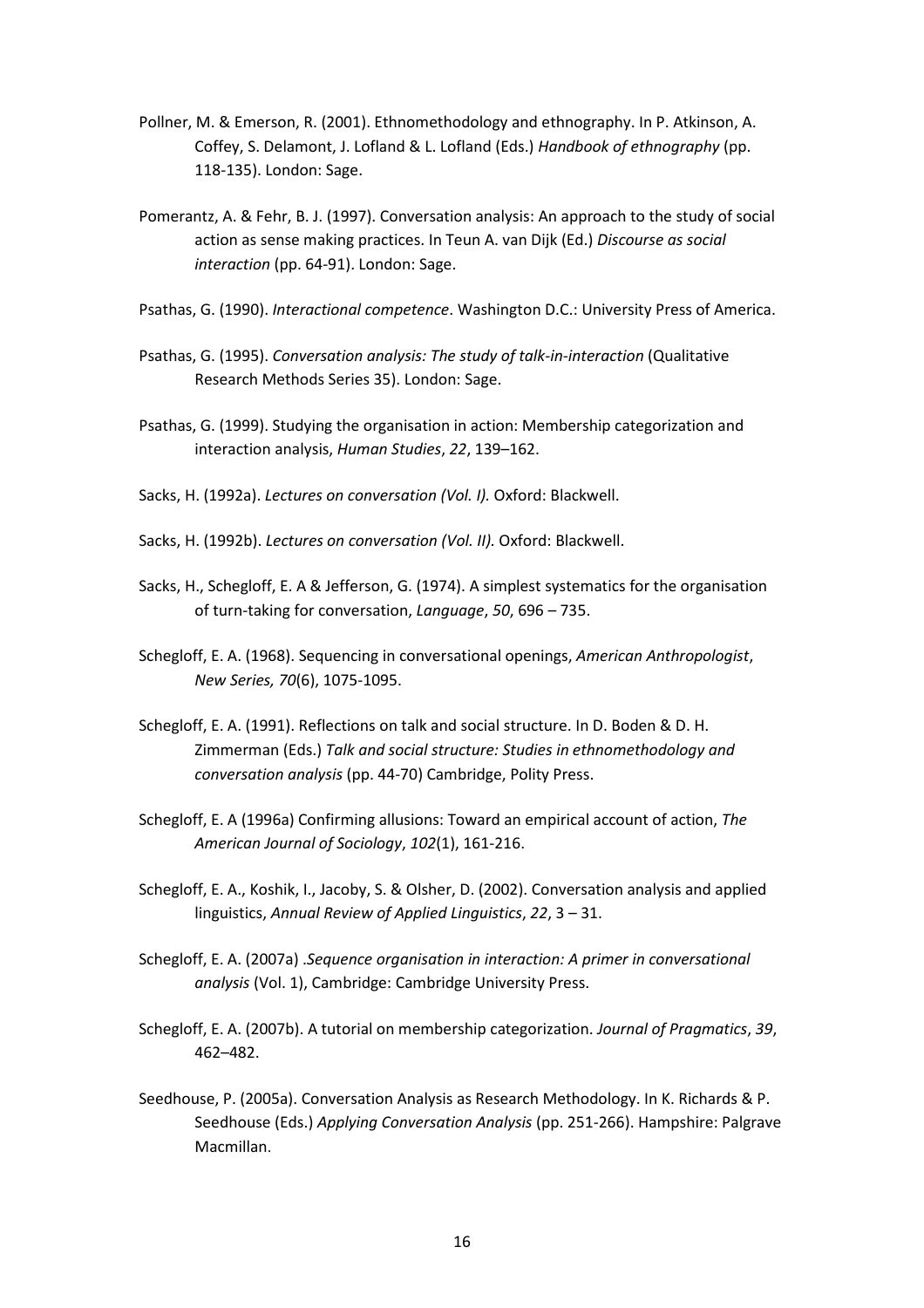Sidnell, J. (2010). *Conversation analysis: An introduction*. Oxford: Wiley-Blackwell.

- Silverman, D. (2006). *Interpreting qualitative data: Methods for analyzing talk, text and interaction*. London: Sage.
- Stokoe, E. (2006). On ethnomethodology, feminism, and the analysis of categorical reference to gender in talk-in-interaction, *The Sociological Review*, *54*(3), 467-494.
- ten Have, P. (2000). *Doing conversation analysis: A practical guide*. London: Sage.

van Dijk, T. A (1993). Principles of critical discourse analysis. *Discourse & Society*, *4*, 249- 283.